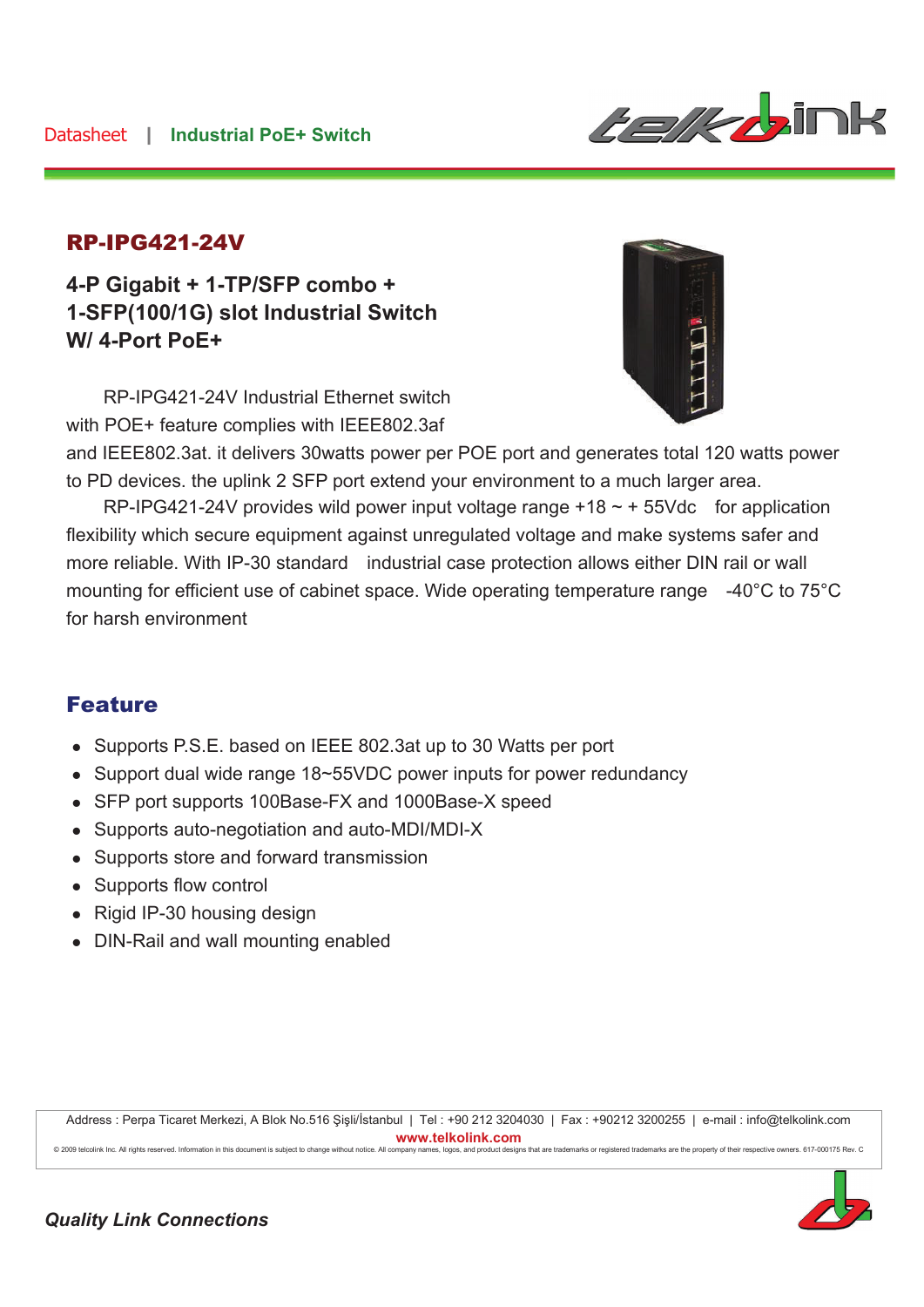# Specification

| <b>Standards</b>                   | • IEEE 802.3 10Base-T Ethernet                               |
|------------------------------------|--------------------------------------------------------------|
|                                    | • IEEE 802.3u 100Base-TX Fast Ethernet                       |
|                                    | • IEEE 802.3ab 1000Base-T Gigabit Ethernet                   |
|                                    | • IEEE 802.3z 1000Base-X Gigabit Ethernet                    |
|                                    | • IEEE802.3x Flow Control and Back Pressure,                 |
|                                    | • IEEE802.3af for POE                                        |
|                                    | • IEEE802.3at for POE+                                       |
| <b>Switch Architecture</b>         | • Back-plane (Switching Fabric): 12Gbps                      |
| <b>Data Processing</b>             | • Store and Forward                                          |
| <b>Flow Control:</b>               | • IEEE 802.3x Flow Control and Back Pressure                 |
| <b>Jumbo Frame</b>                 | $\bullet$ 10KB                                               |
| <b>MAC Table Size</b>              | $\bullet$ 1K                                                 |
| <b>Packet Buffer Size</b>          | • 1Mbits                                                     |
|                                    | • 5 RJ-45 Port: 10/100/1000BaseT(X) auto negotiation,        |
| <b>Network Connector</b>           | Auto MDI/MDI-X function, Full/Half duplex                    |
|                                    | • 2 SFP slots: 100/1000M Base-X                              |
|                                    | • UTP/STP above Cat.5e Cable                                 |
| <b>Network Cable</b>               | • EIA/TIA-568 100-ohm (100m)                                 |
|                                    | · Fiber Cable (Multi-mode):50/125um,62.5/125um               |
|                                    | • Fiber Cable (Single-mode): 9/125um                         |
| <b>Protocol</b>                    | $\bullet$ CSMA/CD                                            |
|                                    | • PW1(Power 1) Green, PW2(Power 2) Green, ERR( Fault)        |
|                                    | Amber,                                                       |
| <b>LED</b>                         | • TX/RJ-45 port: LNK (Link/Active) Green, SPD(Speed)         |
|                                    | 10/100(OFF), 1000 (Green)                                    |
|                                    | • SFP Fiber Per port: Link (Green), Active Flash             |
| <b>DIP Switch</b>                  | • DIP 1: OFF: Port 5 SFP (DEFAULT)                           |
|                                    | ON: Port 5 TX                                                |
|                                    | • DIP 2: OFF: SFP 1000M                                      |
|                                    | <b>ON: SFP 100M</b>                                          |
| <b>Reserve polarity protection</b> | • Present                                                    |
| <b>Overload current protection</b> | • Present                                                    |
| <b>Power Supply</b>                | • Redundant Dual DC 18V-50V Power Input                      |
| <b>Power Consumption</b>           | ● 5.52W@18/24/48 VDC, NON POE                                |
| <b>Alarm Relay Contact</b>         | • Relay outputs with current carrying capacity of 1 A @24VDC |
| <b>Removable Terminal Block</b>    | • Provide 2 Redundant power, Alarm relay contact, 6 Pin      |
| <b>Operating Temperature</b>       | $-40^{\circ}$ C ~75 $^{\circ}$ C                             |
| <b>Operating Humidity</b>          | • 5% to 95% (Non-condensing)                                 |
| <b>Storage Temperature</b>         | $-40^{\circ}C - 85^{\circ}C$                                 |
| <b>Housing</b>                     | • Rugged Metal , IP30 Protection                             |
| <b>Dimension</b>                   | • 142 x 43 x 105mm (LxWxD)                                   |
| <b>Installation mounting</b>       | • DIN Rail mounting and Wall Mounting                        |
| <b>EMC/EMS</b>                     | $\bullet$ CE, FCC                                            |
| <b>EMI</b>                         | • FCC Part 15 Subpart B Class A                              |
|                                    | $\bullet$ CE EN 55022 Class A                                |
|                                    | • EN61000-4-2 (ESD) Level 3                                  |
|                                    | • EN61000-4-3 (RS) Level 3                                   |
| <b>EMS</b>                         | • EN61000-4-4 (EFT) Level 3                                  |
|                                    | • EN61000-4-5 (Surge) Level 3                                |
|                                    | • EN61000-4-6 (CS) Level 3                                   |